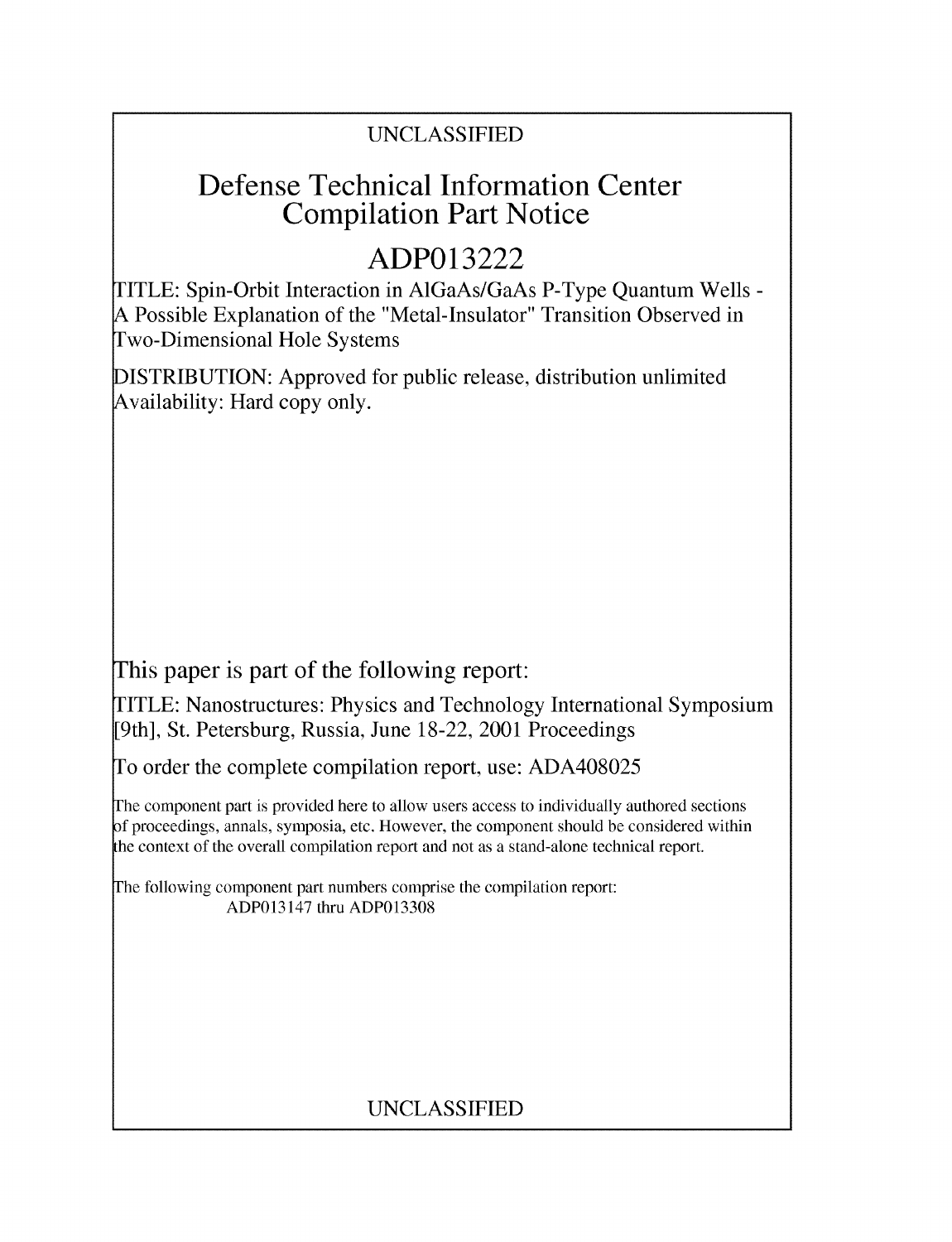### **Spin-orbit interaction in AlGaAs/GaAs p-type quantum wells - a possible explanation of the 'metal-insulator' transition observed in two-dimensional hole systems**

*L. E. Golub*† and S. Pedersen<sup>†</sup>

t loffe Physico-Technical Institute, St Petersburg, Russia **I** Microtechnology Center at Chalmers MC2, Department of Microelectronics and Nanoscience, Chalmers University of Technology and G6teborg University, S-412 96, Göteborg, Sweden

**Abstract.** We have performed a calculation of the temperature dependence of the weak-localization correction to resistance in a AlGaAs/GaAs p-type quantum well. In such systems, where the spinorbit coupling by far dominates the energy dispersion, we find that the spin relaxation time becomes comparable with the estimated value of the phase coherence time at sufficiently low temperatures and low hole densities. We wish to suggest this crossover between these different relaxation times as a possible explanation of the experimentally observed 'metal-insulator' transition in twodimensional hole systems.

In a series of recent experiments an anomalous temperature dependence of the resistivity has been observed in a wide range of two-dimensional systems **-** for an extensive overview see **[ ]** and references therein. These results have been interpreted as evidence for the existence of a so-called metal-insulator transition in two-dimensional systems **I** a conclusion considered by far the most as controversial.

In this work we theoretically address one specific system **I** namely the 200 A wide **Al-**GaAs/GaAs p-type quantum well which has been experimentally studied in **[** , **].** Several other similar studies has been reported in the literature  $[$ ,  $\mathcal{I}, \mathcal{I}, \mathcal{I}$ , but for clarity we will primarily focus on the work done by Simmons and co-workers.

The results of these experiments can be summarized as follows: A transition between an isolating phase at low hole densities and a metallic phase at high hole densities is observed at a critically hole density  $p_c \approx 5 \times 10^{14} \text{ m}^{-2}$  by isolating (metallic) phase is meant that the resistivity increases (decreases) with decreasing temperature. Furthermore the investigation of the magnetoresistance lead to the following observations: (1) The phase coherence time  $\tau_{\varphi}$  extracted from weak localization measurement agrees well with the theoretical estimates  $\lceil \frac{3}{2} \rceil$ , (2) The effect of hole-hole interacting on the resistivity was found to be of the same size as the weak localization correction, and in agreement with the theory for weak hole-hole interaction **[ ],** and (3) No weak anti-localization was observed. Observation (1) and (2) was independent on which side of 'metal-isolator' transition the measurement was performed and hence lead to the surprising conclusion that the hole-hole interactions properly not are responsible for the observed transition even though  $r_s > 1$ .

In this letter we take the above conclusion as starting point for our examination, hence we neglect hole-hole interaction and try to explain the observed behavior within weaklocalization theory, which is reasonable to assume valid since the experiment where performed in the regime where  $\tau_{\varphi} > \tau_{tr}$ ;  $\tau_{tr}$  being the transport relaxation time.

The reason why no weak anti-localization was observed is most likely, that in these structures the weak anti-localization is expected to be very small since  $k_F a/\pi \ll 1$  [10]  $(k_F)$  is the Fermi wavevector, a is the quantum well width), and furthermore in the performed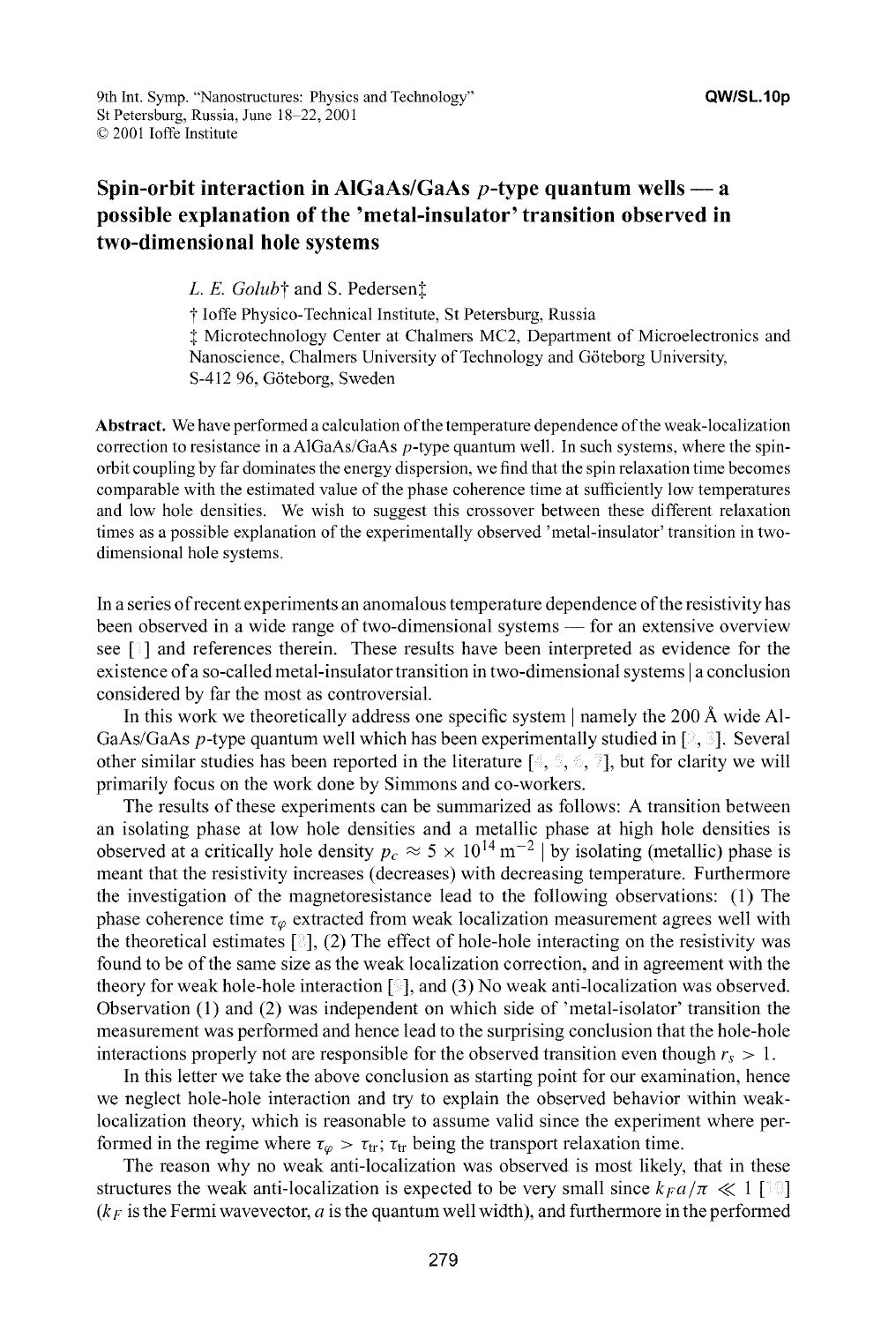experiment the magnetic field was stepped with an increment of  $\sim$  50 Gauss which would be much to gross to resolve the effect (In a similar hole system the whole weak anti-localization regime was found within **±30** Gauss [ **]).**

Contrary to what is commonly believed, a metallic phase can in principle occur in two dimensions. Such a 'metal-insulator' transition is as a fact expected to occur in noninteracting systems with strong spin-orbit coupling [ **, ].** In real systems this so-called anti-localization is expected to be suppressed due to hole-hole interaction, which is supposed to dominate if interactions are present. However for the system in question, one of the surprising experimental findings were, that the effect of hole-hole interaction was comparable with the interference effects even though  $r_s > 1$ .

For a non-interacting two-dimensional system where  $\tau_{\varphi} \sim \tau_s > \tau_{tr}$ ;  $\tau_s$  being the spin relaxation time, the weak localization approximation is valid and the temperature dependence of the conductivity is given by  $[\exists]$ 

$$
\sigma(T) - \sigma_0 = \begin{cases}\n\frac{e^2}{\pi h} \ln(\tau_\varphi/\tau_s), & \tau_s/\tau_\varphi < 1 \\
-\frac{e^2}{\pi h} \ln(\tau_\varphi/\tau_{tr}), & \tau_s/\tau_\varphi > 1,\n\end{cases}
$$
\n(1)

where  $\sigma_0 = pe^2 \tau_{tr}/m$  is the temperature independent Drude conductivity *(m* is the effective mass in the bottom of the first size-quantized hole subband). Hence the sign of the weaklocalization correction is given by the ratio between the strength of the spin coherence and the phase coherence  $\tau_s/\tau_\varphi$ . If the spin relaxation is strong  $\tau_s/\tau_\varphi < 1$  the plus sign is valid. On the other hand if the spin relaxation is weak the minus sign is valid and the well known weak-localization result is retained [8]. Hence we see that by changing the ratio  $\tau_s/\tau_\varphi$  it is possible to induce a transition like the one observed in the experiments.

Spin relaxation of holes is caused by spin-orbit interaction, therefore it is governed by the hole density, p. Changing p, one can transfer the system from one to the other case  $(1)$ . In real  $p$ -type two-dimensional systems, hole spin relaxation is anisotropic and, hence, it is described by two characteristic times,  $\tau_{\parallel}$  and  $\tau_{\perp}$ . The conductivity correction has the<br>form  $\begin{bmatrix} \frac{1}{2} \end{bmatrix}$ 

$$
\sigma(T) - \sigma_0 = \frac{e^2}{\pi h} \left[ 2 \ln \left( \frac{\tau_{tr}}{\tau_{\varphi}} + \frac{\tau_{tr}}{\tau_{\parallel}} \right) + \ln \left( \frac{\tau_{tr}}{\tau_{\varphi}} + \frac{\tau_{tr}}{\tau_{\perp}} \right) - \ln \left( \frac{\tau_{tr}}{\tau_{\varphi}} \right) \right]. \tag{2}
$$

In the lowest order in  $pa^2$ , we obtained  $\lceil \cdot \cdot \rceil$ 

$$
\frac{\tau_{tr}}{\tau_{\parallel}} = L_{\parallel} (p a^2)^2 , \qquad \frac{\tau_{tr}}{\tau_{\perp}} = L_{\perp} (p a^2)^3 . \qquad (3)
$$

For a GaAs/AlGaAs quantum well,  $L_{\parallel}=2.7\cdot 10^{-4}, L_{\perp}=0.12$  [14].

The phase coherence time  $\tau_{\varphi}$  is assumed to be caused by hole-hole interaction and, hence, it is determined by both temperature, *T,* and density:

$$
\frac{\tau_{tr}}{\tau_{\varphi}} = \frac{mk_{\rm B}T}{2\pi\hbar^2 p} \ln\left(\frac{2\pi\hbar p\tau_{\rm tr}}{m}\right). \tag{4}
$$

The system is insulating at high temperatures and low densities, when  $\tau_{\varphi} < \tau_{\parallel}, \tau_{\perp}$ , and it is metallic in the opposite case of low  $T$  and high  $p$ , when spin-orbit interaction is more effective than dephasing.

The transition between these two states of matter, the 'metal-insulator' transition (MIT) takes place at  $\partial \Delta \sigma / \partial T = 0$ . From (2) follows that the curve  $\sigma(T)$  has zero slope at

$$
\frac{1}{\tau_{\varphi}} = \sqrt{\frac{1}{(4\tau_{\perp})^2} + \frac{1}{2\tau_{\parallel}\tau_{\perp}}} - \frac{1}{4\tau_{\perp}}.
$$
\n(5)